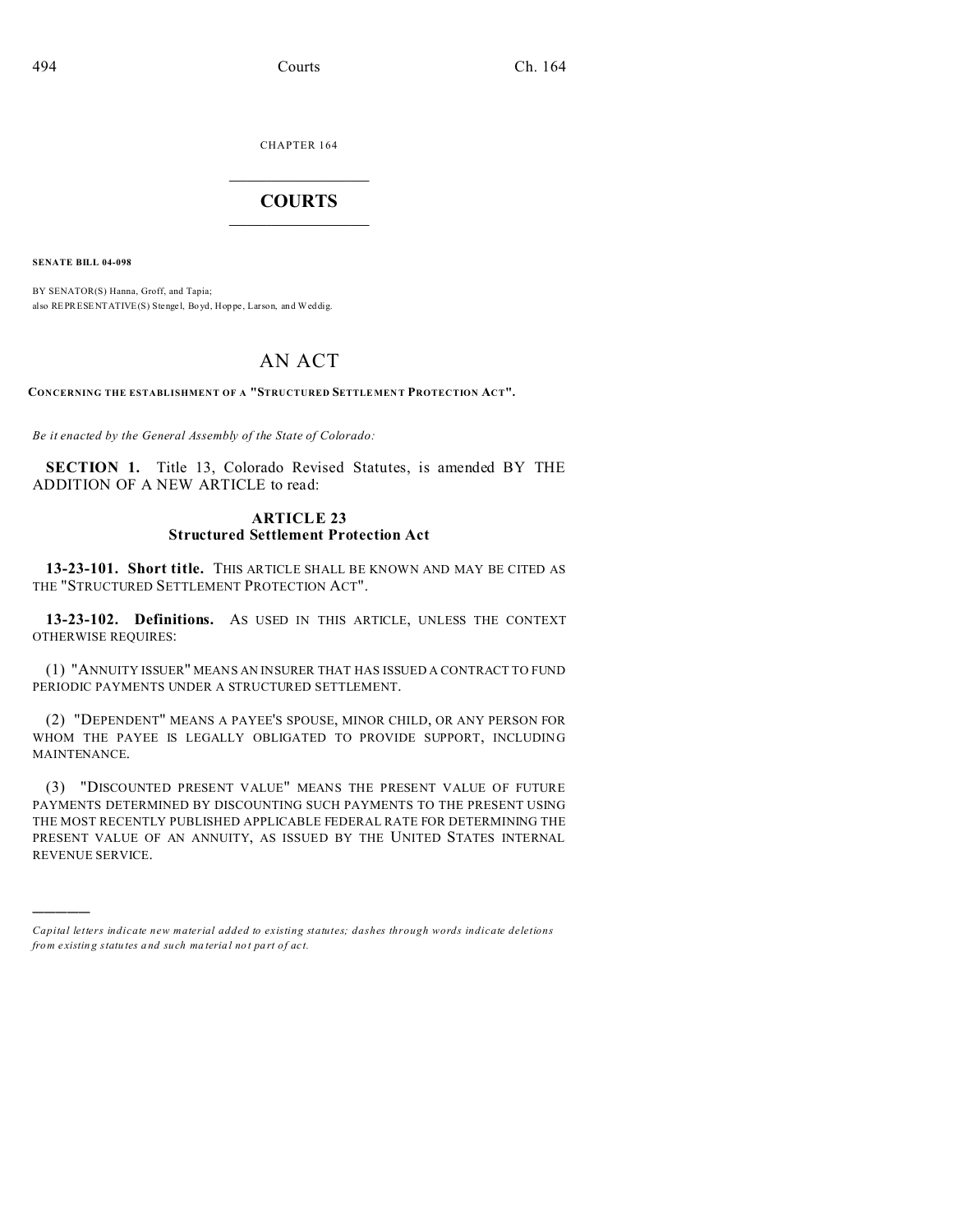(4) "GROSS ADVANCE AMOUNT" MEANS THE SUM PAYABLE TO THE PAYEE OR FOR THE PAYEE'S ACCOUNT AS CONSIDERATION FOR A TRANSFER OF STRUCTURED SETTLEMENT PAYMENT RIGHTS BEFORE ANY REDUCTIONS FOR TRANSFER EXPENSES OR OTHER DEDUCTIONS ARE MADE FROM SUCH CONSIDERATION.

(5) "INDEPENDENT PROFESSIONAL ADVICE" MEANS ADVICE OF AN ATTORNEY, CERTIFIED PUBLIC ACCOUNTANT, ACTUARY, OR OTHER LICENSED PROFESSIONAL ADVISER.

(6) "INTERESTED PARTIES" MEANS THE PAYEE, ANY BENEFICIARY IRREVOCABLY DESIGNATED UNDER THE ANNUITY CONTRACT TO RECEIVEPAYMENTS FOLLOWING THE PAYEE'S DEATH, THE ANNUITY ISSUER, THE STRUCTURED SETTLEMENT OBLIGOR, AND ANY OTHER PARTY WHO HAS CONTINUING RIGHTS OR OBLIGATIONS UNDER SUCH STRUCTURED SETTLEMENT. IF A DELEGATE CHILD SUPPORT ENFORCEMENT UNIT IS ENFORCING A PAYEE'S LEGAL OBLIGATION TO SUPPORT HIS OR HER DEPENDENT CHILDREN, PURSUANT TO SECTION 26-13-105, C.R.S., "INTERESTED PARTIES" SHALL ALSO INCLUDE THE DELEGATE CHILD SUPPORT ENFORCEMENT UNIT.

(7) "NET ADVANCE AMOUNT" MEANS THE GROSS ADVANCE AMOUNT LESS THE AGGREGATE AMOUNT OF THEACTUAL AND ESTIMATED TRANSFER EXPENSES REQUIRED TO BE DISCLOSED UNDER SECTION 13-23-103.

(8) "PAYEE" MEANS AN INDIVIDUAL WHO IS RECEIVING TAX-FREE PAYMENTS UNDER A STRUCTURED SETTLEMENT AND WHO PROPOSES TO MAKE A TRANSFER OF PAYMENT RIGHTS THEREUNDER.

(9) "PERIODIC PAYMENT" MEANS A RECURRING PAYMENT ORASCHEDULED FUTURE LUMP SUM PAYMENT.

(10) "QUALIFIED ASSIGNMENT AGREEMENT" MEANS AN AGREEMENT PROVIDING FOR A QUALIFIED ASSIGNMENT WITHIN THE MEANING OF SECTION 130 OF THE FEDERAL "INTERNAL REVENUE CODE OF 1986", AS AMENDED.

(11) "RESPONSIBLE ADMINISTRATIVE AUTHORITY" MEANS ANY GOVERNMENT AUTHORITY VESTED BY LAW WITH EXCLUSIVE JURISDICTION OVERTHESETTLED CLAIM RESOLVED BY SUCH STRUCTURED SETTLEMENT.

(12) "SETTLED CLAIM" MEANS THE ORIGINAL TORT CLAIM RESOLVED BY A STRUCTURED SETTLEMENT.

(13) "STRUCTURED SETTLEMENT" MEANS AN ARRANGEMENT FOR PERIODIC PAYMENT OF DAMAGES FOR PERSONAL INJURIES OR SICKNESS ESTABLISHED BY SETTLEMENT OR JUDGMENT IN RESOLUTION OF A TORT CLAIM.

(14) "STRUCTURED SETTLEMENT AGREEMENT" MEANS THE AGREEMENT, JUDGMENT, STIPULATION, OR RELEASE EMBODYING THE TERMS OF A STRUCTURED SETTLEMENT.

(15) "STRUCTURED SETTLEMENT OBLIGOR" MEANS THE PARTY WHO HAS THE CONTINUING OBLIGATION TO MAKE PERIODIC PAYMENTS TO THE PAYEE UNDER A STRUCTURED SETTLEMENT AGREEMENT OR A QUALIFIED ASSIGNMENT AGREEMENT.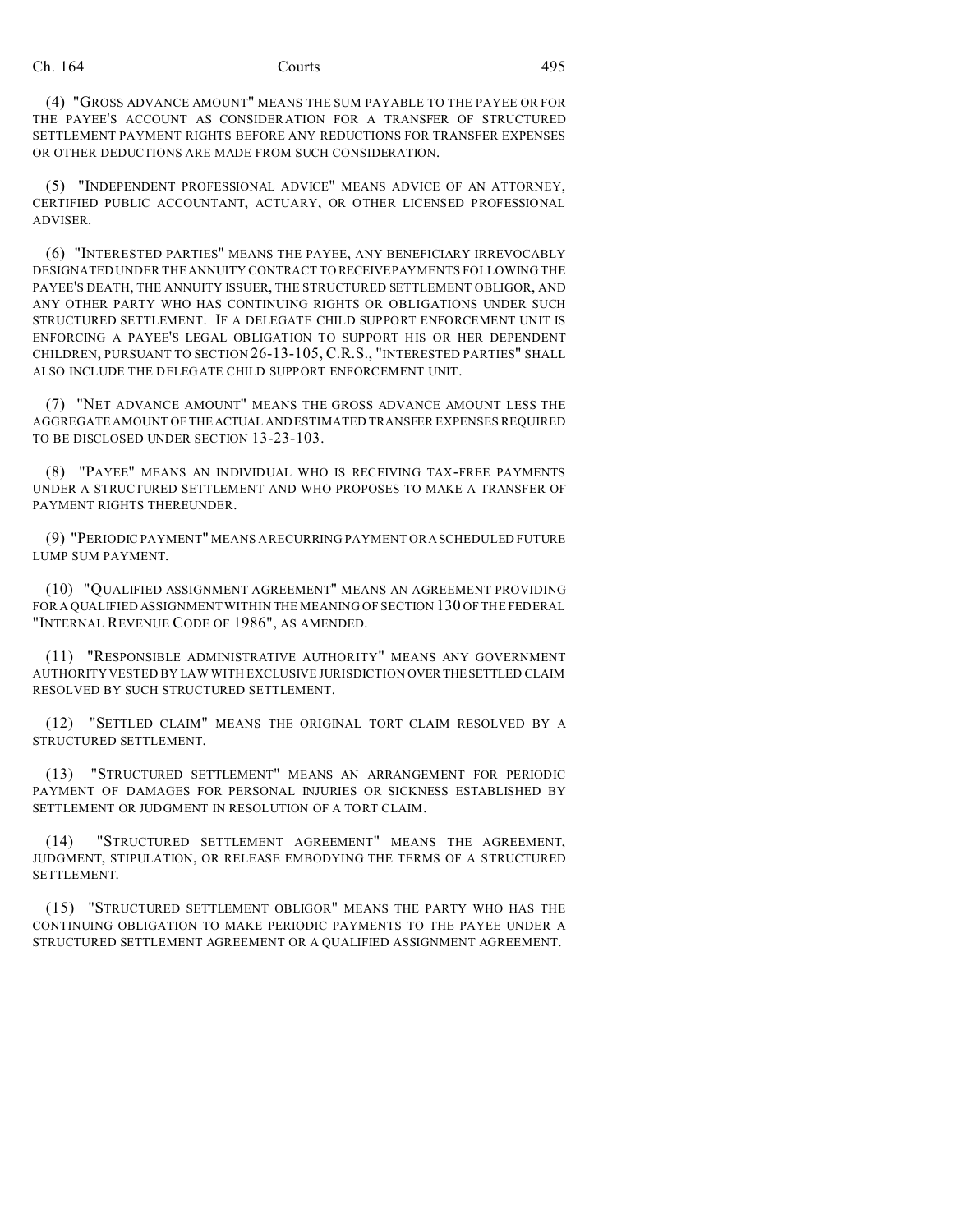(16) "STRUCTURED SETTLEMENT PAYMENT RIGHT" MEANS THE RIGHT TO RECEIVE PERIODIC PAYMENTS UNDER A STRUCTURED SETTLEMENT, WHETHER FROM THE STRUCTURED SETTLEMENT OBLIGOR OR THE ANNUITY ISSUER, WHERE:

(a) THE PAYEE IS DOMICILED IN COLORADO, OR THE DOMICILE OR PRINCIPAL PLACE OF BUSINESS OF THE STRUCTURED SETTLEMENT OBLIGOR OR THE ANNUITY ISSUER IS COLORADO; OR

(b) THE STRUCTURED SETTLEMENT AGREEMENT WAS APPROVED BY A COURT OR RESPONSIBLE ADMINISTRATIVE AUTHORITY IN COLORADO; OR

(c) THE STRUCTURED SETTLEMENT AGREEMENT IS EXPRESSLY GOVERNED BY THE LAWS OF COLORADO.

(17) "TERMS OF THE STRUCTURED SETTLEMENT" MEANS THE TERMS OF THE STRUCTURED SETTLEMENT AGREEMENT, THE ANNUITY CONTRACT, A QUALIFIED ASSIGNMENT AGREEMENT, AND ANY ORDER OR OTHER APPROVAL OF A COURT OR RESPONSIBLEADMINISTRATIVE AUTHORITY OR OTHER GOVERNMENT AUTHORITY THAT AUTHORIZED OR APPROVED SUCH STRUCTURED SETTLEMENT.

(18) "TRANSFER" MEANS A SALE, ASSIGNMENT, PLEDGE, HYPOTHECATION, OR OTHER ALIENATION OR ENCUMBRANCE OF A STRUCTURED SETTLEMENT PAYMENT RIGHT MADE BY A PAYEE FOR CONSIDERATION; EXCEPT THAT THE TERM "TRANSFER" DOES NOT INCLUDE THE CREATION OR PERFECTION OF A SECURITY INTEREST IN A STRUCTURED SETTLEMENT PAYMENT RIGHT UNDER A BLANKET SECURITYAGREEMENT ENTERED INTO WITH AN INSURED DEPOSITORY INSTITUTION, IN THE ABSENCE OF ANY ACTION TO REDIRECT THE STRUCTURED SETTLEMENT PAYMENTS TO SUCH INSURED DEPOSITORY INSTITUTION, OR AN AGENT OR SUCCESSOR IN INTEREST THEREOF, OR OTHERWISE TO ENFORCE SUCH BLANKET SECURITY INTEREST AGAINST THE STRUCTURED SETTLEMENT PAYMENT RIGHTS.

(19) "TRANSFER AGREEMENT" MEANS THE AGREEMENT PROVIDING FOR A TRANSFER OF A STRUCTURED SETTLEMENT PAYMENT RIGHT.

(20) "TRANSFEREE" MEANS A PARTY ACQUIRING OR PROPOSING TO ACQUIRE A STRUCTURED SETTLEMENT PAYMENT RIGHT THROUGH A TRANSFER.

(21) "TRANSFER EXPENSES" MEANS ALL EXPENSES OF A TRANSFER THAT ARE REQUIRED UNDER THE TRANSFER AGREEMENT TO BEPAID BY THE PAYEE OR DEDUCTED FROM THE GROSS ADVANCE AMOUNT, INCLUDING, WITHOUT LIMITATION, COURT FILING FEES, ATTORNEY FEES, ESCROW FEES, LIEN RECORDATION FEES, JUDGMENT AND LIEN SEARCH FEES, FINDERS' FEES, COMMISSIONS, AND OTHER PAYMENTS TO A BROKER OR OTHER INTERMEDIARY. "TRANSFER EXPENSES" DOES NOT INCLUDE PREEXISTING OBLIGATIONS OF THE PAYEE PAYABLE FOR THE PAYEE'S ACCOUNT FROM THE PROCEEDS OF A TRANSFER.

**13-23-103. Required disclosures to payee.** (1) NOT FEWER THAN THREE DAYS PRIOR TO THE DATE ON WHICH A PAYEE SIGNS A TRANSFER AGREEMENT, THE TRANSFEREE SHALL PROVIDE TO THE PAYEE A SEPARATE DISCLOSURE STATEMENT, IN BOLD TYPE NO SMALLER THAN FOURTEEN POINTS, SETTING FORTH: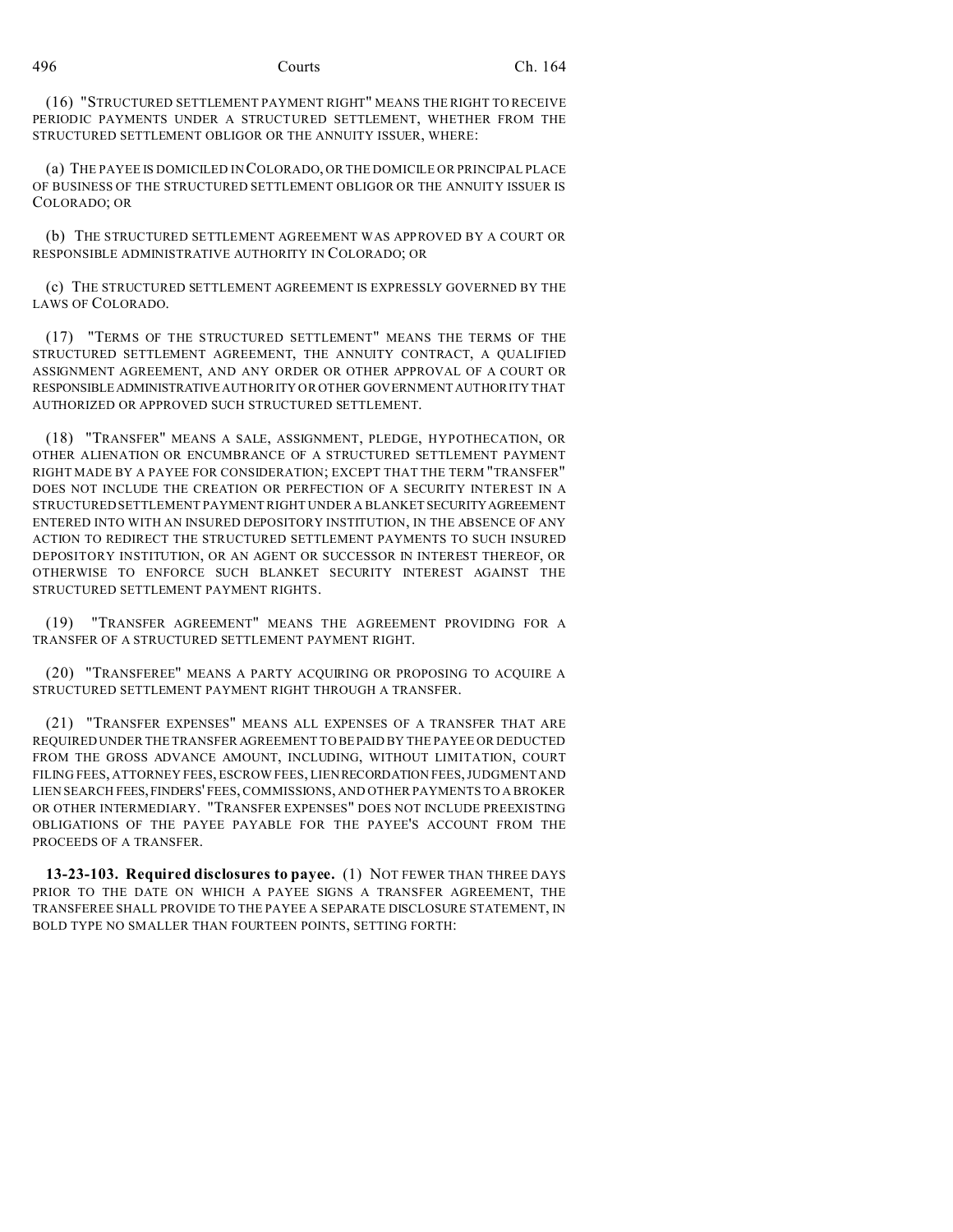(a) THE AMOUNTS AND DUE DATES OF THE STRUCTURED SETTLEMENT PAYMENTS TO BE TRANSFERRED;

(b) THE AGGREGATE AMOUNT OF SUCH PAYMENTS;

(c) THE DISCOUNTED PRESENT VALUE OF THE PAYMENTS TO BE TRANSFERRED, WHICH SHALL BE IDENTIFIED AS THE "CALCULATION OF CURRENT VALUE OF THE TRANSFERREDSTRUCTURED SETTLEMENT PAYMENTS UNDER FEDERAL STANDARDSFOR VALUING ANNUITIES", AND THE AMOUNT OF THE APPLICABLE FEDERAL RATE USED IN CALCULATING SUCH DISCOUNTED PRESENT VALUE;

(d) THE GROSS ADVANCE AMOUNT;

(e) AN ITEMIZED LISTING OF ALL APPLICABLE TRANSFER EXPENSES, OTHER THAN ATTORNEY FEES AND RELATED DISBURSEMENTS, PAYABLE IN CONNECTION WITH THE TRANSFEREE'SAPPLICATION FOR APPROVAL OF THE TRANSFER, AND THE TRANSFEREE'S BEST ESTIMATE OF THE AMOUNT OF ANY ATTORNEY FEES AND RELATED DISBURSEMENTS;

(f) THE NET ADVANCE AMOUNT;

(g) THE AMOUNT OF ANY PENALTIES OR LIQUIDATED DAMAGES PAYABLE BY THE PAYEE IN THE EVENT OF A BREACH OF THE TRANSFER AGREEMENT BY THE PAYEE; AND

(h) A STATEMENT THAT THE PAYEE HAS THE RIGHT TO CANCEL THE TRANSFER AGREEMENT, WITHOUT PENALTY OR FURTHER OBLIGATION, NOT LATER THAN THE THIRD BUSINESS DAY AFTER THE DATE THE AGREEMENT IS SIGNED BY THE PAYEE.

**13-23-104. Approval of transfers of structured settlement payment rights.** (1) A DIRECT OR INDIRECT TRANSFER OF A STRUCTURED SETTLEMENT PAYMENT RIGHT SHALL NOT BE EFFECTIVE AND A STRUCTURED SETTLEMENT OBLIGOR OR ANNUITY ISSUER SHALL NOT BE REQUIRED TO MAKE A PAYMENT DIRECTLY OR INDIRECTLY TO A TRANSFEREE OF A STRUCTURED SETTLEMENT PAYMENT RIGHT UNLESS THE TRANSFER HAS BEEN APPROVED IN ADVANCE IN A FINAL COURT ORDER OR ORDER OF A RESPONSIBLE ADMINISTRATIVE AUTHORITY BASED ON EXPRESS FINDINGS BY SUCH COURT OR RESPONSIBLE ADMINISTRATIVE AUTHORITY THAT:

(a) THE TRANSFER IS IN THE BEST INTERESTS OF THE PAYEE, TAKING INTO ACCOUNT THE WELFARE AND SUPPORT OF THE PAYEE'S DEPENDENTS;

(b) THE PAYEE HAS BEEN ADVISED IN WRITING BY THE TRANSFEREE TO SEEK INDEPENDENT PROFESSIONAL ADVICE REGARDING THE TRANSFER AND HAS EITHER RECEIVED SUCH ADVICE OR KNOWINGLY AND WILLINGLY WAIVED SUCH ADVICE IN WRITING; AND

(c) THE TRANSFER DOES NOT CONTRAVENE ANY APPLICABLE STATUTE OR THE ORDER OF ANY COURT OR OTHER GOVERNMENT AUTHORITY.

**13-23-105. Effect of transfer of structured settlement payment right.** (1) FOLLOWING A TRANSFER OF A STRUCTURED SETTLEMENT PAYMENT RIGHT PURSUANT TO THIS ARTICLE: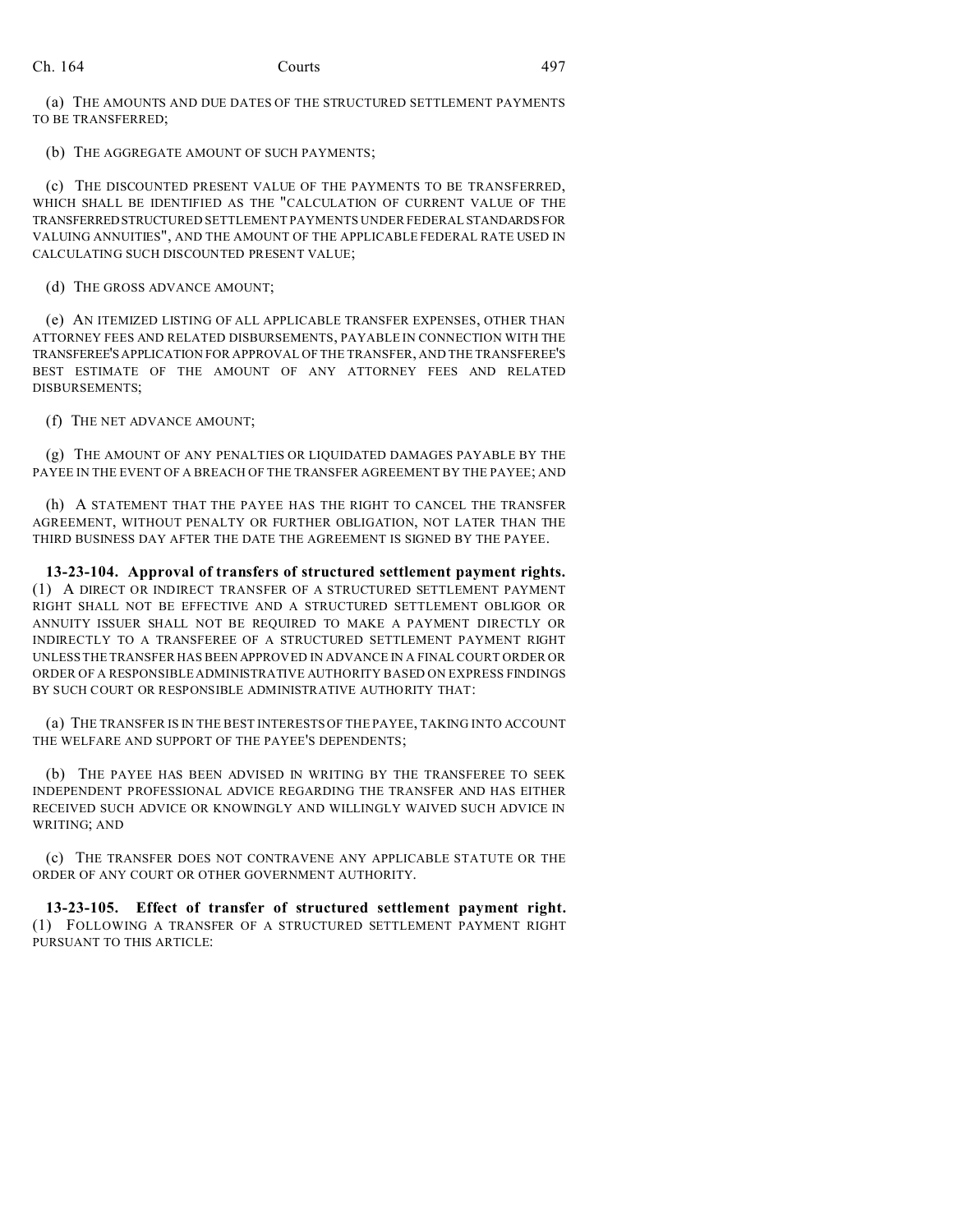(a) THE STRUCTURED SETTLEMENT OBLIGOR AND THE ANNUITY ISSUER SHALL, AS TO ALL PARTIES EXCEPT THE TRANSFEREE, BE DISCHARGED AND RELEASED FROM ALL LIABILITY FOR THE TRANSFERRED PAYMENTS;

(b) THE TRANSFEREE SHALL BE LIABLE TO THE STRUCTURED SETTLEMENT OBLIGOR AND THE ANNUITY ISSUER:

(I) IF THE TRANSFER CONTRAVENES THE TERMS OF THE STRUCTURED SETTLEMENT, FOR ANY TAXES INCURRED BY SUCH PARTIES AS A CONSEQUENCE OF THE TRANSFER; AND

(II) FOR ANY OTHER LIABILITIES OR COSTS, INCLUDING REASONABLE COSTS AND ATTORNEY FEES, ARISING FROM COMPLIANCE BY SUCH PARTIES WITH THE ORDER OF THE COURT OR RESPONSIBLE ADMINISTRATIVE AUTHORITY OR ARISING AS A CONSEQUENCE OF THE TRANSFEREE'S FAILURE TO COMPLY WITH THE PROVISIONS OF THIS ARTICLE;

(c) NEITHER THE ANNUITY ISSUER NOR THE STRUCTURED SETTLEMENT OBLIGOR MAY BE REQUIRED TO DIVIDE ANY PERIODIC PAYMENT BETWEEN THE PAYEE AND A TRANSFEREE OR ASSIGNEE OR BETWEEN TWO OR MORE TRANSFEREES OR ASSIGNEES; AND

(d) ANY FURTHER TRANSFER OF STRUCTURED SETTLEMENT PAYMENT RIGHTS BY THE PAYEE MAY BE MADE ONLY AFTER COMPLIANCE WITH ALL OF THE REQUIREMENTS OF THIS ARTICLE.

**13-23-106. Procedure for approval of transfer.** (1) AN APPLICATION UNDER THIS ARTICLE FOR APPROVAL OF A TRANSFER OF A STRUCTURED SETTLEMENT PAYMENT RIGHT SHALL BE MADE BY THE TRANSFEREE AND MAY BE BROUGHT:

(a) IN THE DISTRICT COURT FOR THE COUNTY IN WHICH THE PAYEE RESIDES;

(b) IN THE DISTRICT COURT FOR THE COUNTY IN WHICH THE STRUCTURED SETTLEMENT OBLIGOR OR THE ANNUITY ISSUER MAINTAINS ITS PRINCIPAL PLACE OF BUSINESS; OR

(c) IN ANY COURT OR BEFOREANYRESPONSIBLE ADMINISTRATIVE AUTHORITY THAT APPROVED THE STRUCTURED SETTLEMENT AGREEMENT.

(2) NOT FEWER THAN TWENTY DAYS PRIOR TO THE SCHEDULED HEARING ON AN APPLICATION FOR APPROVAL OF A TRANSFER OF STRUCTURED SETTLEMENT PAYMENT RIGHTS UNDER SECTION 13-23-104, THE TRANSFEREE SHALL FILE WITH THE COURT OR RESPONSIBLE ADMINISTRATIVE AUTHORITY AND SERVE ON ALL INTERESTED PARTIES A NOTICE OF THE PROPOSED TRANSFER AND THE APPLICATION FOR ITS AUTHORIZATION. THE TRANSFEREE SHALL FILE AND SERVE:

(a) A COPY OF THE TRANSFEREE'S APPLICATION;

(b) A COPY OF THE TRANSFER AGREEMENT;

(c) A COPY OF THE DISCLOSURE STATEMENT REQUIRED PURSUANT TO SECTION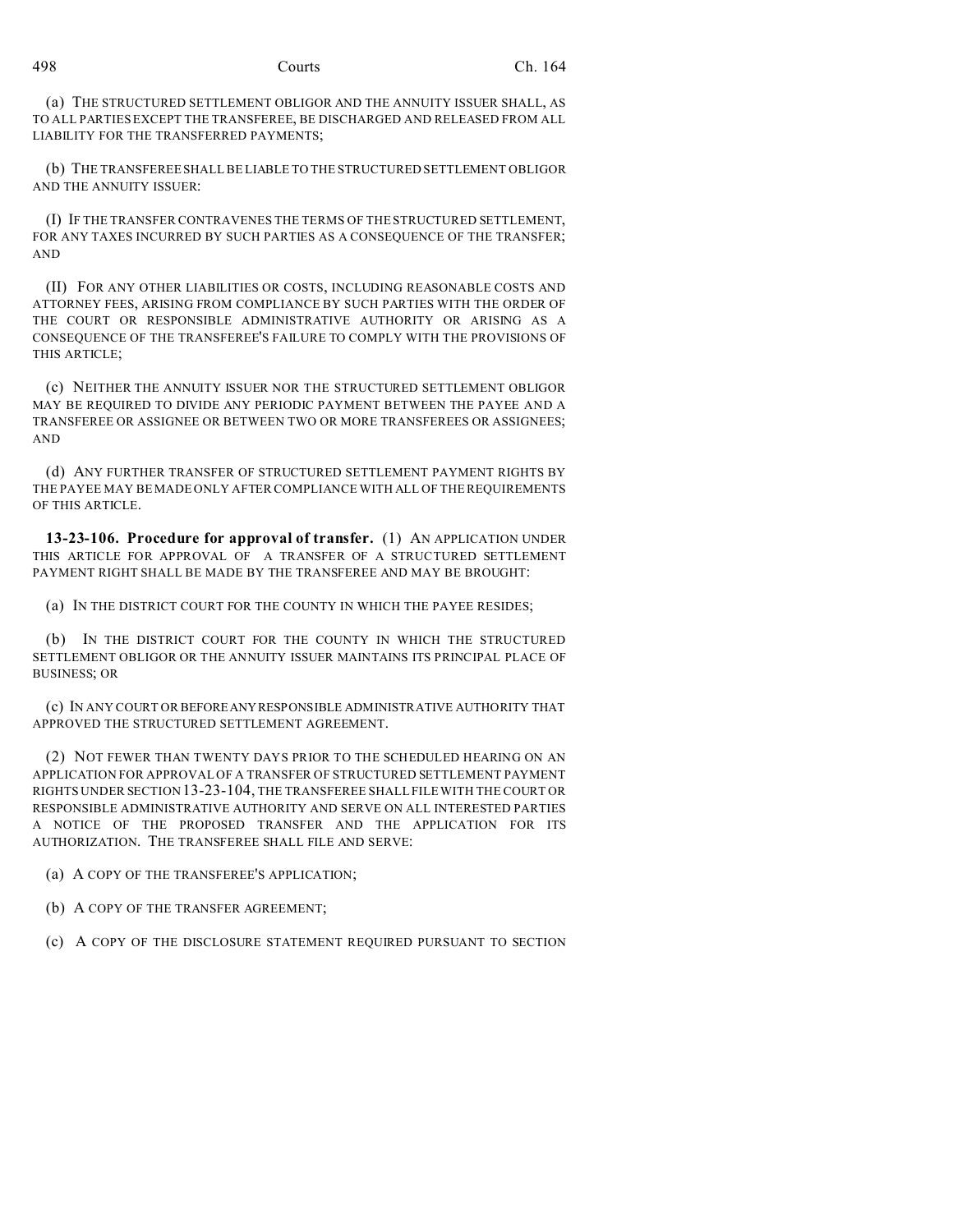### 13-23-103;

(d) A LISTING OF EACH OF THE PAYEE'S DEPENDENTS, TOGETHER WITH EACH DEPENDENT'S AGE;

(e) A NOTIFICATION THAT ANY INTERESTED PARTY IS ENTITLED TO SUPPORT, OPPOSE, OR OTHERWISE RESPOND TO THE TRANSFEREE'S APPLICATION, EITHER IN PERSON OR BY COUNSEL, BY SUBMITTING WRITTEN COMMENTS TO THE COURT OR RESPONSIBLE ADMINISTRATIVE AUTHORITY OR BY PARTICIPATING IN THE HEARING; AND

(f) A NOTIFICATION OF THE TIME AND PLACE OF THE HEARING AND NOTIFICATION OF THE MANNER IN WHICH AND THE TIME BY WHICH WRITTEN RESPONSES TO THE APPLICATION MUST BE FILED, WHICH SHALL BE NOT FEWER THAN FIFTEEN DAYS AFTER SERVICE OF THE TRANSFEREE'S NOTICE, IN ORDER TO BE CONSIDERED BY THE COURT OR RESPONSIBLE ADMINISTRATIVE AUTHORITY.

**13-23-107. General provisions - construction.** (1) THE PROVISIONS OF THIS ARTICLE MAY NOT BE WAIVED BY ANY PAYEE.

(2) ANY TRANSFER AGREEMENT ENTERED INTO ON OR AFTER JULY 1, 2004, BY A PAYEE WHO RESIDES IN COLORADO SHALL PROVIDE THAT DISPUTES UNDER SUCH TRANSFER AGREEMENT, INCLUDING ANY CLAIM THAT THE PAYEE HAS BREACHED THE AGREEMENT, SHALL BE DETERMINED IN AND UNDER THE LAWS OF COLORADO. NO SUCH TRANSFER AGREEMENT SHALL AUTHORIZE THE TRANSFEREE OR ANY OTHER PARTY TO CONFESS JUDGMENT OR CONSENT TO ENTRY OF JUDGMENT AGAINST THE PAYEE.

(3) A TRANSFER OF STRUCTURED SETTLEMENT PAYMENT RIGHTS SHALL NOT EXTEND TO ANY PAYMENTS THAT ARE LIFE-CONTINGENT UNLESS, PRIOR TO THE DATE ON WHICH THE PAYEE SIGNS THE TRANSFER AGREEMENT, THE TRANSFEREE HAS ESTABLISHED AND HAS AGREED TO MAINTAIN PROCEDURES REASONABLY SATISFACTORY TO THE ANNUITY ISSUER AND THE STRUCTURED SETTLEMENT OBLIGOR FOR PERIODICALLY CONFIRMING THE PAYEE'S SURVIVAL AND GIVING THE ANNUITY ISSUER AND THE STRUCTURED SETTLEMENT OBLIGOR PROMPT WRITTEN NOTICE IN THE EVENT OF THE PAYEE'S DEATH.

(4) A PAYEE WHO PROPOSES TO MAKE A TRANSFER OF A STRUCTURED SETTLEMENT PAYMENT RIGHT SHALL NOT INCUR ANY PENALTY, FORFEIT ANY APPLICATION FEE OR OTHER PAYMENT, OR OTHERWISE INCUR ANY LIABILITY TO THE PROPOSED TRANSFEREE OR ANY ASSIGNEE BASED ON A FAILURE OF SUCH TRANSFER TO SATISFY THE CONDITIONS OF THIS ARTICLE.

(5) NOTHING CONTAINED IN THIS ARTICLE SHALL BE CONSTRUED TO AUTHORIZE A TRANSFER OF A STRUCTURED SETTLEMENT PAYMENT RIGHT IN CONTRAVENTION OF ANY LAW OR TO IMPLY THAT A TRANSFER UNDER A TRANSFER AGREEMENT ENTERED INTO PRIOR TO JULY 1, 2004, IS VALID OR INVALID.

(6) COMPLIANCE WITH THE REQUIREMENTS SET FORTH IN SECTION 13-23-103 AND FULFILLMENT OF THE CONDITIONS SET FORTH IN SECTION 13-23-104 SHALL BE SOLELY THE RESPONSIBILITY OF THE TRANSFEREE IN A TRANSFER OF STRUCTURED